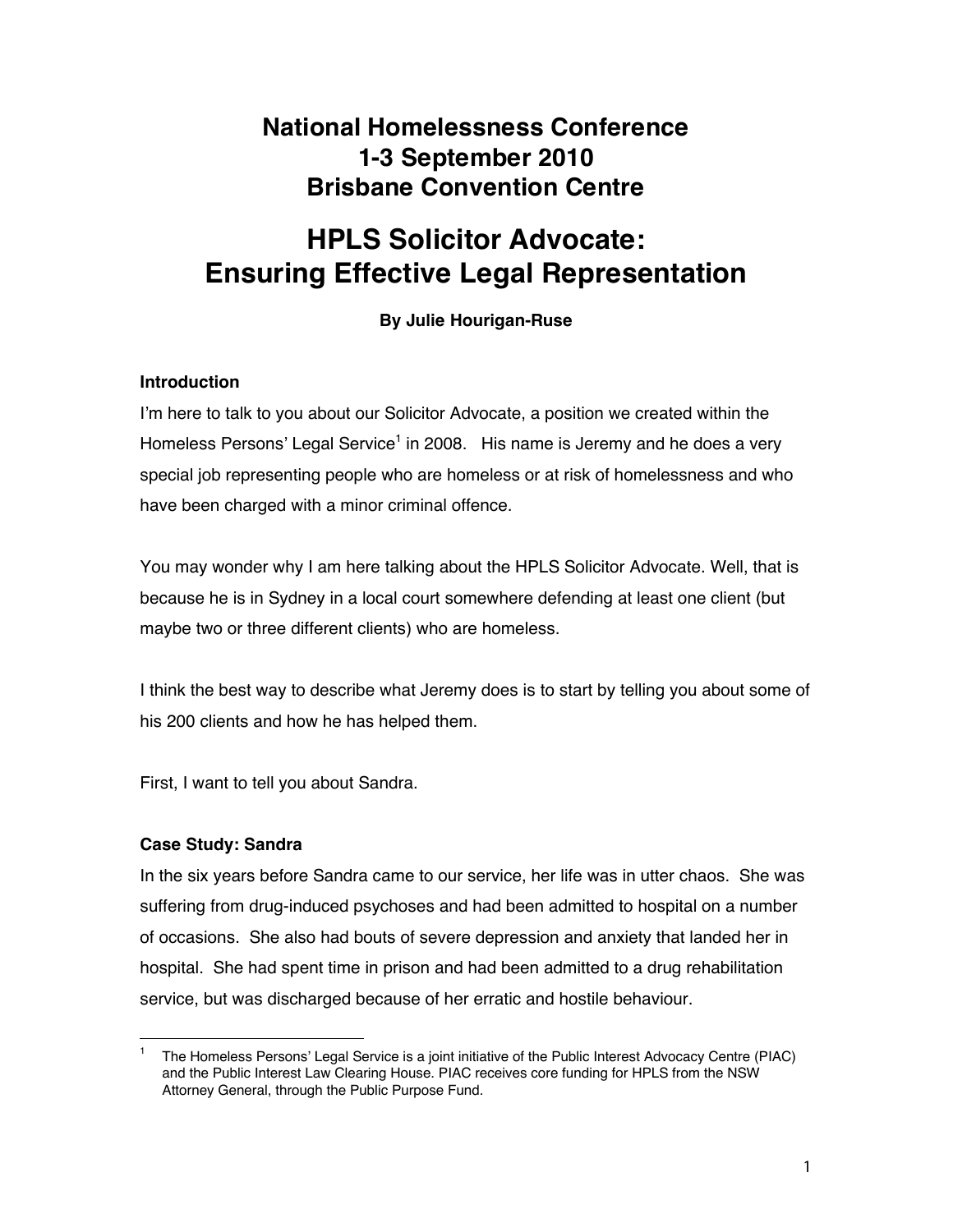Homeless and struggling to cope with her addictions, Sandra kept a roof over her head by couch surfing with friends. But conflict quickly arose, and became physical, leading to Sandra being charged with two counts of assault, and one count of breaching an Apprehended Violence Order. Statements taken from the victims of the assault clearly indicated Sandra was suffering from some kind of mental disturbance at the time of the assaults.

Sandra was released on bail. While she was visiting a women's service, she approached the HPLS clinic for help with her charges. The HPLS solicitors at the clinic immediately referred her to Jeremy.

Jeremy met with Sandra and they spoke about her mental state over the past few years and during the time she was couch surfing. As it was apparent that Sandra was currently unwell and was also unwell when she committed the offences, Jeremy advised Sandra that she could make an application under section 33 of the NSW *Mental Health (Forensic Provisions) Act 1990*.

This is a diversionary mechanism to get people who would be better served by treatment out of the criminal justice. In NSW a person who was suffering from a mental illness when they committed an offence may make an application to the magistrate to have the charges dismissed. A similar provision is available for offenders who are considered by the magistrate to be a mentally ill person during the course of proceedings.

For Sandra, the decision to make an application under section 33 was both vindicated and made more difficult by the continuing deterioration in her mental state.

Over the next year, as Jeremy attended court 15 times for Sandra, she continued to commit offences, leading to further charges of shoplifting, assault, and destroy or damage property. Sandra would ring Jeremy saying she'd just been released on bail after being charged again. Jeremy would visit her wherever she happened to be and take new instructions.

2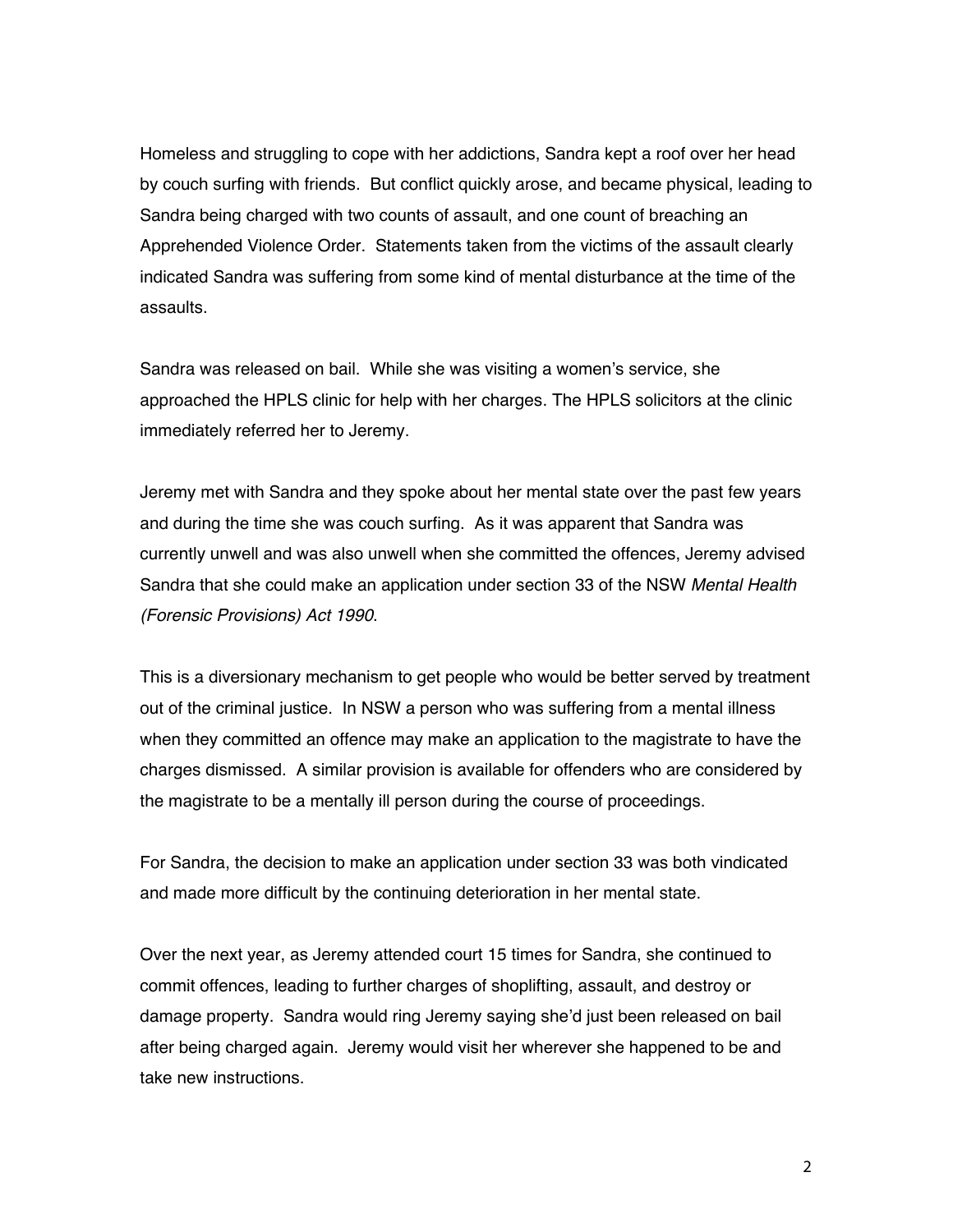On top of this, Sandra was twice admitted to hospital as an involuntary patient, meaning she could not appear in court so Jeremy needed to seek an adjournment from the magistrate.

In addition to keeping track of Sandra's whereabouts, Jeremy had to appear at several different local courts to have the new matters adjourned and ask that the new charges be transferred so they could all be heard together in one place at one time.

Meanwhile Jeremy also had to prepare for the section 33 hearing. Letters were sent and phone calls made to various hospitals, community mental health providers, psychiatrists and rehab services in an effort to obtain access to Sandra's records. He had to negotiate the waiver of fees, and organise for a grant of Legal Aid to pay for psychiatric reports. It some cases it took months and numerous follow up letters before Jeremy could get access to Sandra's records.

But on the last court date before the hearing of the section 33 application, Sandra disappeared. She simply did not turn up to court. Jeremy had no idea where she was and she couldn't be contacted by mobile phone.

Fortunately, the magistrate was willing to give Sandra one last chance to attend court before a warrant was issued for her arrest, and adjourned the matter.

The race was now on for Jeremy to locate his client. He jumped on a train and knocked on the door of the hostel where Sandra was staying. When she didn't answer, Jeremy wrote to Sandra, but received no reply. He then wrote to the local community mental health service to ask them to pass on his letter if they saw her.

Having finally been located, Sandra was able to turn up with Jeremy for the hearing of the section 33 application. The application was successful and the charges against her were dismissed and an individually tailored treatment plan ordered by the court. The magistrate made a community treatment order requiring Sandra to attend her local community health provider and accept medication as prescribed by her treating psychiatrist.

3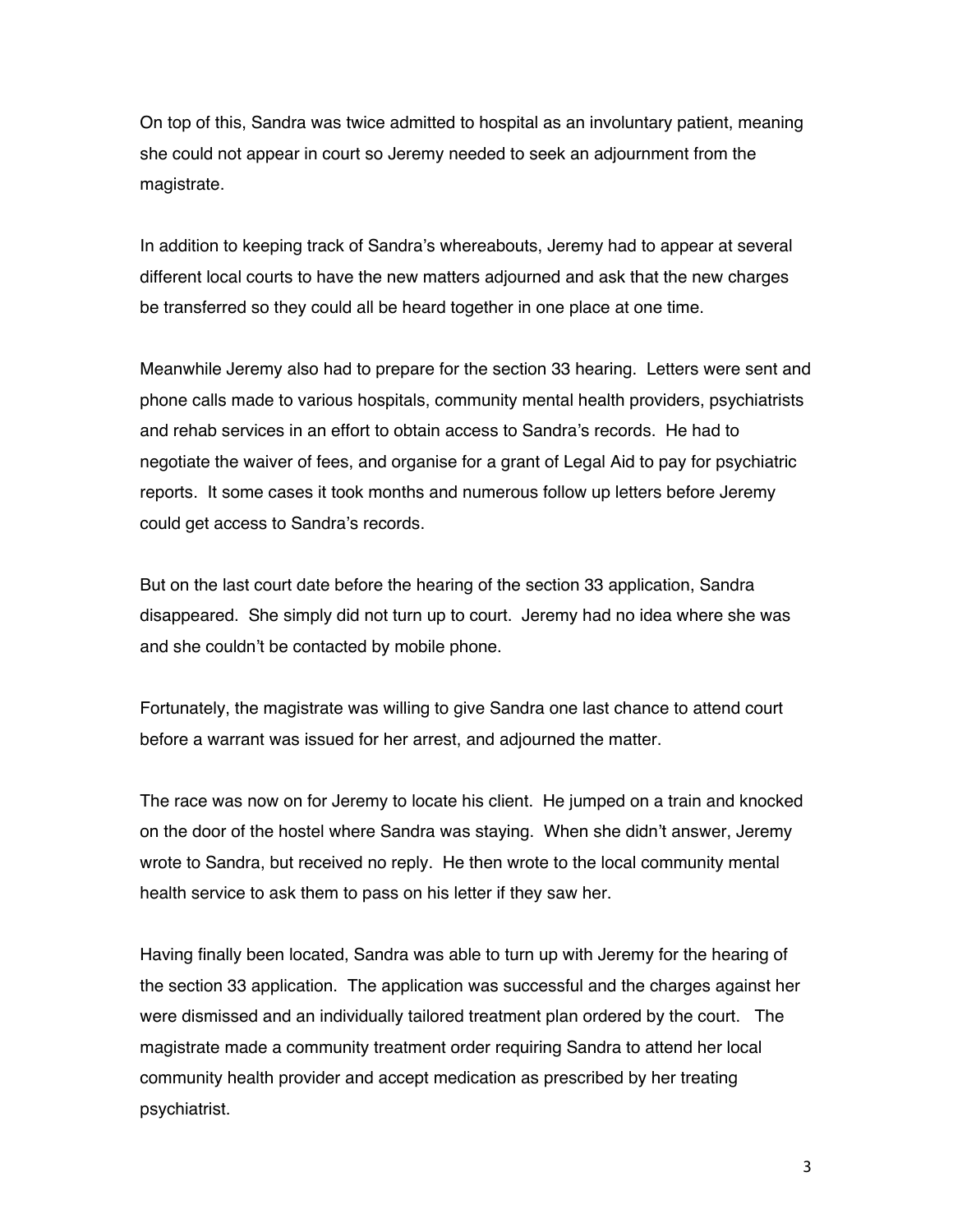#### **Solicitor Advocate's proactive role**

I tell you this story because I think it is a very good example of just how complex the personal and legal issues can be for our homeless clients, even where the original circumstances of the criminal offence are relatively straightforward.

According to research from the Australian Institute of Criminology one in three homeless detainees of police reported having been previously admitted to a psychiatric hospital – twice the rate of detainees who did not report being homeless. Homeless detainees were also more likely to report recent and frequent use, and dependence, on illicit drugs or alcohol.<sup>2</sup>

Sandra's story also demonstrates the lengths that the HPLS Solicitor Advocate needs to go to in order to prevent events spiralling out of control. Jeremy's approach is proactive. He goes to where the client is, whether it's to a boarding house, an HPLS host agency or an outreach centre.

This differs from the models adopted by Legal Aid NSW and the Aboriginal Legal Services. These legal services follow the traditional model of the client coming to the organisation to seek assistance, usually on the day of their first court appearance. Only a very short period of time is allocated to receive instructions. Clients are usually represented by a different solicitor at each court appearance. And it is usually the client who provides the information to the particular solicitor on duty as the case progresses.

For people who are homeless this model of legal representation is very difficult to access. I have had many clients say they would rather represent themselves. Now this is not about bashing Legal Aid. There is no argument that Legal Aid services a huge client base with limited resources. Homeless people often lead chaotic lives. It is a constant battle to find safe accommodation or a meal. The may need to find a clinic to get their medication. Mental health or drug dependence issues may intervene. In these

 $\overline{2}$  Australian Institute of Criminology, "Homelessness, drug use and offending". *Crime Facts Info*, No 168, 2008. <http://www.aic.gov.au/publications/current%20series/cfi/161-180/cfi168.aspx> at 27 August 2010.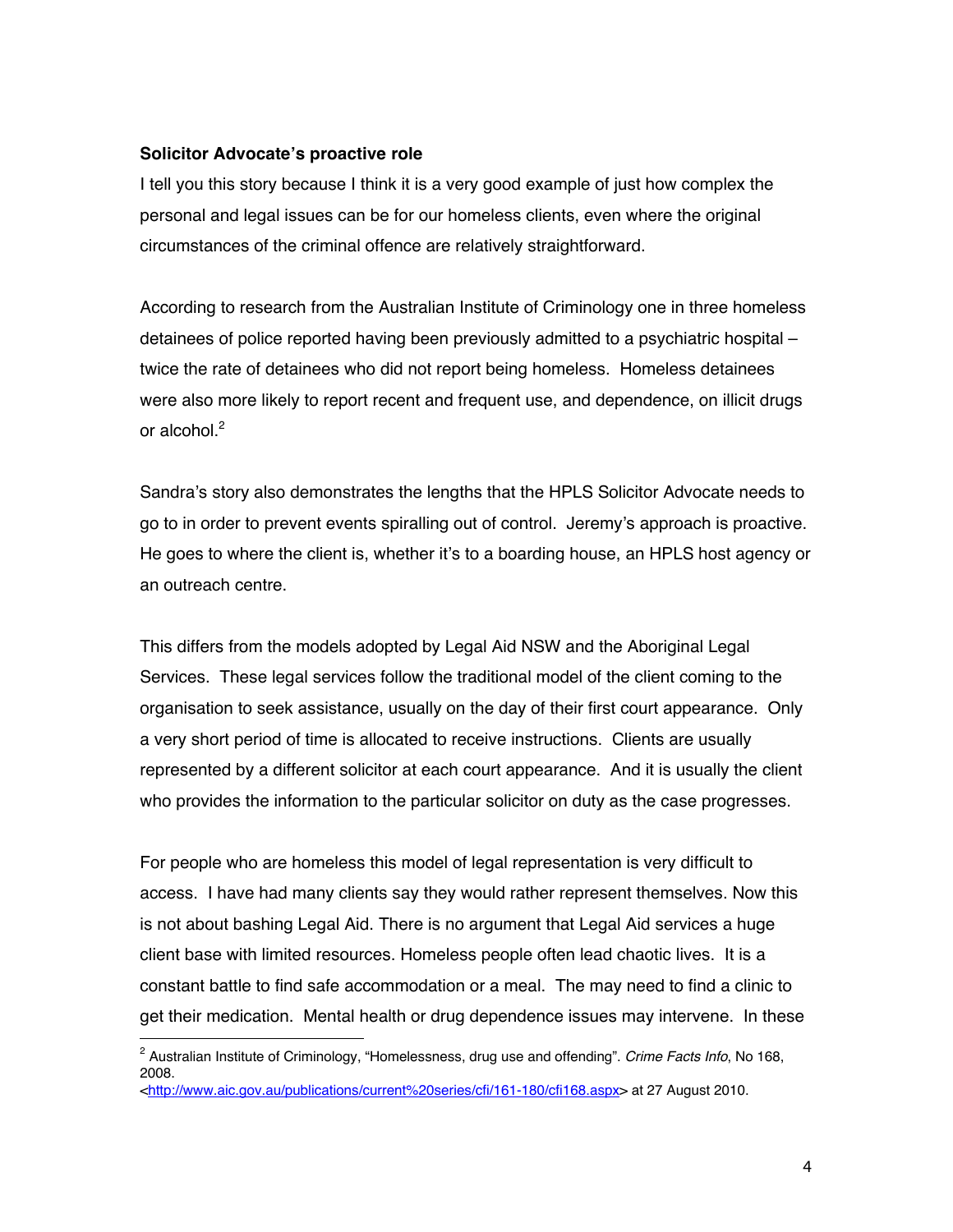circumstances, remembering to attend court is not the main priority for HPLS's clients. The unfriendly and often stressful environment of the local court further discourages homeless clients from attending.

It is safe to assume that it would have been very difficult for Sandra to keep track of her local court proceedings. She would be just one person in a very long court list, which the duty solicitors would have to work their way through. Without the support of Jeremy it's likely that Sandra's disappearance would not have been investigated and that an arrest warrant would have been issued. She might have ended up in custody for extended periods, awaiting trial, and she may not have had the benefit of a section 33 application.

But perhaps the most important thing for Sandra, was having one solicitor handle her case from start to finish, a solicitor she trusted and knew she could ring when she was in trouble again, a solicitor who kept track of – or tried to keep track of! – her movements. And it's not far-fetched to say that on occasion Jeremy may have been the only person in the world who would know, or sought to find out, whether Sandra was alive or dead.

#### **Case study: Sharon**

I also want to tell you about Sharon.

Jeremy first met with Sharon in the cells of a local court, following a referral from a specialist homeless service.

She was in custody because she had breached an Apprehended Personal Violence Order (APVO).

The APVO had been put in place following an unprovoked attack on her neighbour. This had lead to a charge of assault occasioning actual bodily harm. Jeremy learnt that in the days following her arrest Sharon had been charged with assaulting a police officer and a corrective services officer.

Sharon had previously been diagnosed with schizophrenia and had been on medication for her mental illness for many years. Despite recent events and a long history of drug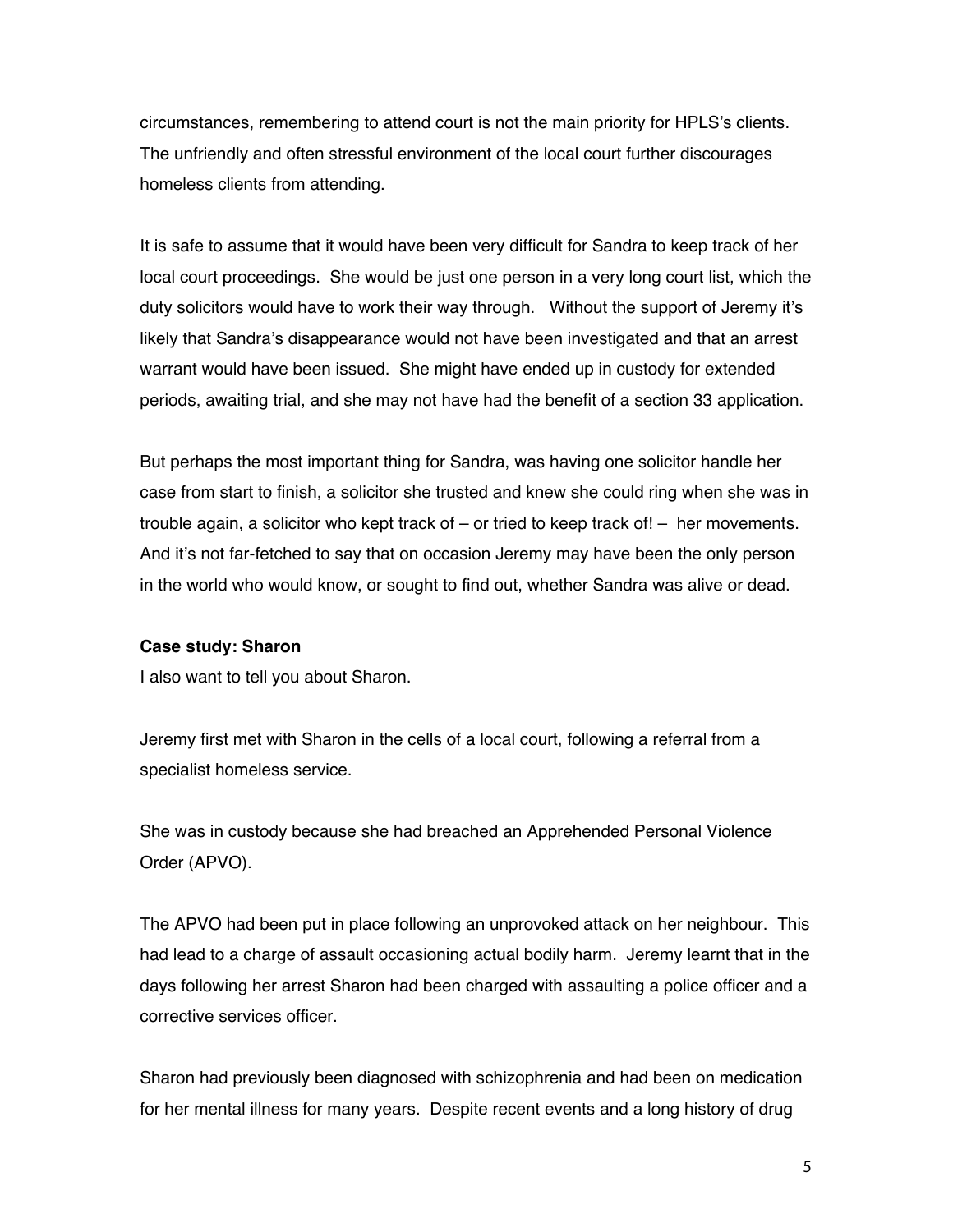abuse and minor criminal offences, Sharon's life had stabilised to some extent. She had secured a tenancy in public housing and had brought her heroin addiction under control through the methadone program.

This stability was shattered by a change to Sharon's medication following an involuntary admission to a psychiatric unit following allegations of another assault. Sharon told staff at the psychiatric unit that the new medication was not as effective, but no further change was made.

When Sharon was discharged she was given no medication to take with her, simply a referral to her local community health provider. Sadly, nobody should have been surprised when two days after being discharged she was again charged with assault. Sharon told Jeremy that she had not taken any prescribed medication between the time she was discharged from the psychiatric unit and the assault, although she had taken illegal drugs.

Now in custody, Sharon was at significant risk of losing her public housing tenancy, one of the key factors keeping Sharon's life relatively stable.

On several occasions Jeremy travelled out to the remand centre where Sharon was being held. On the advice of Jeremy, Sharon instructed that an application be made under section 32 of the *Mental Health (Forensic Provisions) Act*. Again, Jeremy spent many hours trying to get access to Sharon's records. In addition Jeremy liaised with a local community health provider and a welfare agency in the preparation of a detailed plan outlining the various functions to be undertaken by a number of providers in relation to supporting Sharon.

Matters were made more complicated by Sharon's request that she be moved to a public housing unit in a different area so as to avoid coming into contact with the victim of the assault. Sharon's proposed new address brought her within the catchment area of a different community mental health provider and this transition needed to be reflected in the treatment plan, thus adding another layer of complexity to its development.

6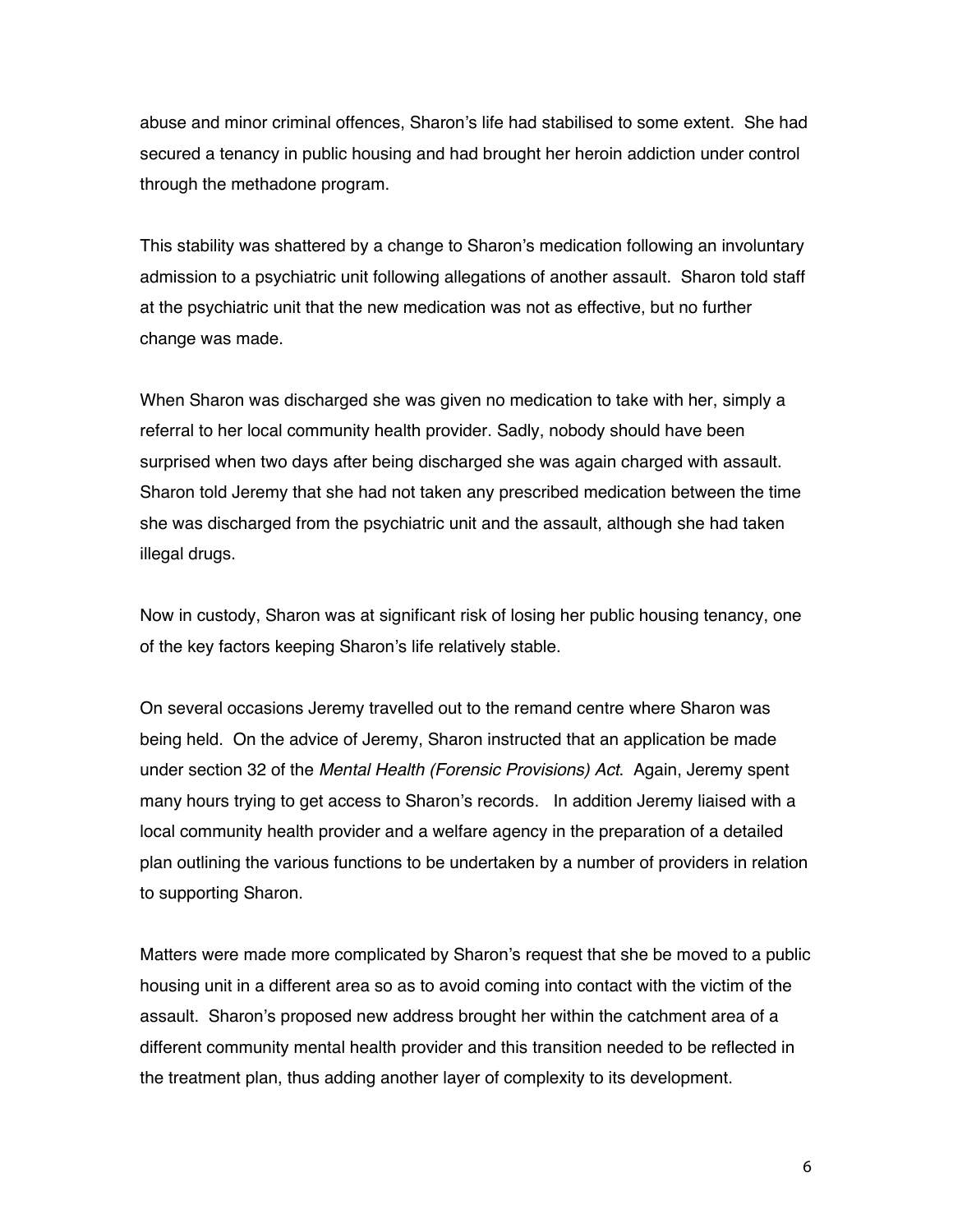The magistrate was quick to concede that Sharon had a diagnosis that was captured by section 32 and that it was appropriate for the court to use the section in Sharon's case. However, the magistrate was not satisfied that there was a single coherent plan relating to Sharon's mental health treatment. He made it very clear that Sharon would not be released unless he was sure that Sharon would not re-offend.

He also said that it was not enough for Jeremy to merely inform him that Sharon had secured a new public housing tenancy. He said he required evidence of a specific residential address for Sharon.

As a result, Jeremy wrote to the proposed new community mental health provider, outlining in some detail exactly what was required of the treatment plan. This was a somewhat delicate task as Jeremy did not want to presume to enter upon the creation of such a plan. Yet as Sharon's solicitor, he knew exactly what the Magistrate needed to see in such a plan before he would consider releasing Sharon.

Jeremy also wrote to NSW Housing asking it to waive its agency protocol in relation to non-disclosure of its tenants' addresses. The Department agreed to this in the circumstances.

A few days before the final court date, Jeremy attended a case conference at the prison where Sharon was being held on remand. It was attended by most of the Sharon's proposed service providers who reviewed the details of the treatment plan. The resulting plan involved the input if six separate support services.

Some three months after Sharon was placed in custody, the magistrate exercised his discretion under section 32 and dismissed the charges against her on condition that she comply with the treatment plan prepared. Sharon was released from custody and she moved into her new flat.

#### **Working with other agencies**

It's clear this was a good outcome for Sharon, and I think one of the main reasons for this is how closely Jeremy worked with the relevant mental health providers,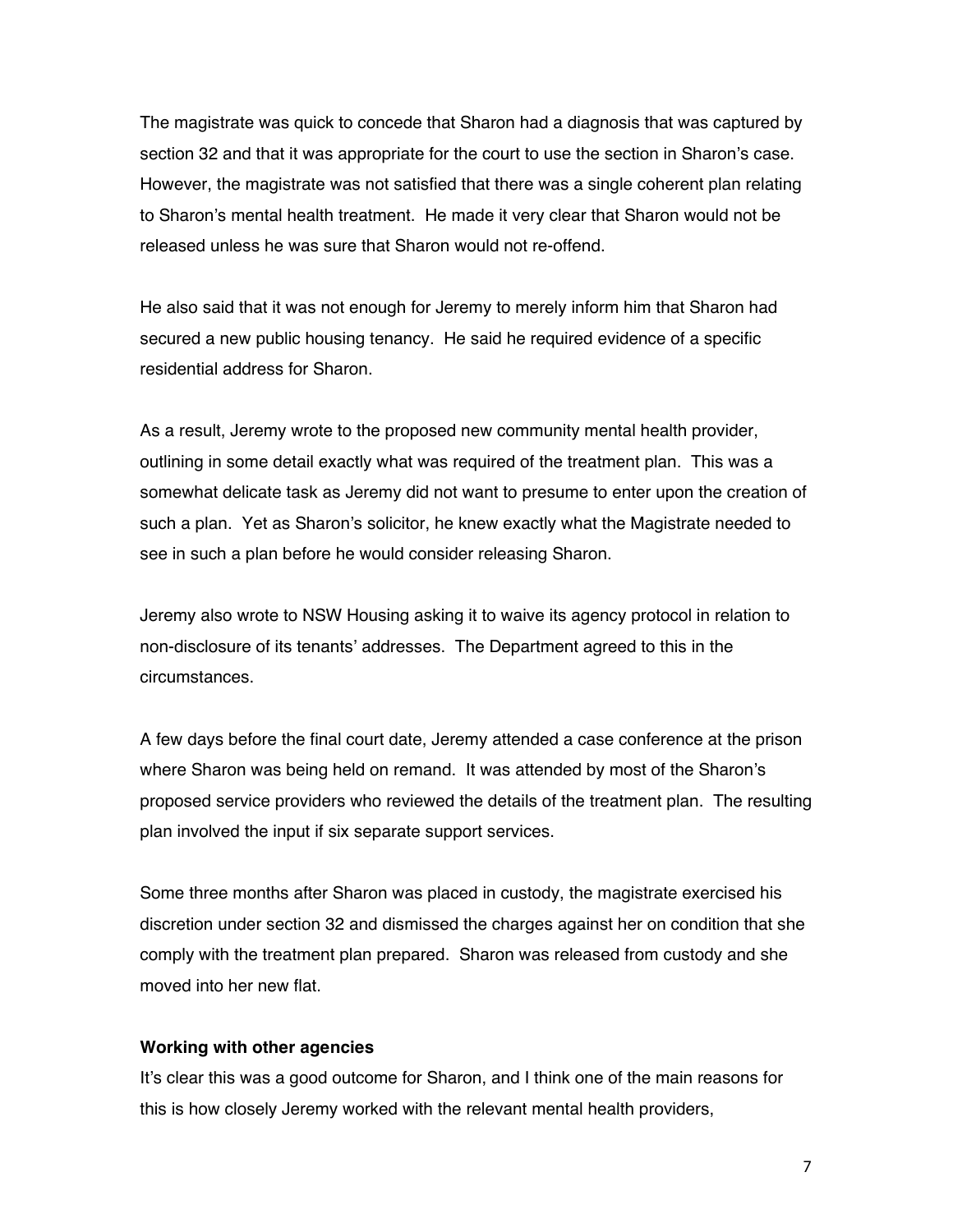caseworkers and government authorities. This is a distinguishing feature of the HPLS Solicitor Advocate.

Research has indicated that homeless offenders are likely be treated more harshly by the courts than other offenders. This may simply be because they cannot provide an appropriate address to the court. This can lead to the refusal of bail, non-custodial penalties, or parole. $3$  As we saw with Sharon, the magistrate was very interested to know her actual address. It was Jeremy's liaison with the housing authority which prevented this from becoming an issue.

In many cases the first contact and knowledge of a particular client's needs for legal assistance is through the client's caseworker. There have been many occasions when the Solicitor Advocate has been contacted by a caseworker about a client who needs onthe-spot representation in court and the only person that can give coherent instructions is the caseworker.

Caseworkers, community mental health centres, emergency accommodation services, and other services for homeless people form a major source of referral of clients to Jeremy. And they are also a major source of valuable information about the client. Their knowledge of the client's history and circumstances assists Jeremy in preparing his submissions on sentencing or sections 32 or 33 applications.

Critically, they can also tell Jeremy where his client might be if they don't turn up at court. It's not unusual for Jeremy to walk over to the back of the Art Gallery of NSW where many homeless people shelter to receive instructions from a client, following a tipoff from a crisis shelter regarding a client's whereabouts.

### **Focussing on the underlying issues**

<sup>-&</sup>lt;br>3 Scottish Executive Justice Department, *Criminal justice accommodation services* (2001) Review & consultation paper Edinburgh: Scottish Executive Justice Department

<sup>&</sup>lt;http://www.scotland.gov.uk/consultations/justice/cjar.pdf> at 27 August 2010; Willis M, *Ex-Prisoners, SAAP, Housing and Homelessness in Australia: Final Report* (2004) Australian Institute of Criminology <http://www.facsia.gov.au/sa/housing/pubs/homelessness/saap\_er\_publications/exprisoners/Documents/sec \_5.htm> at 27 August 2010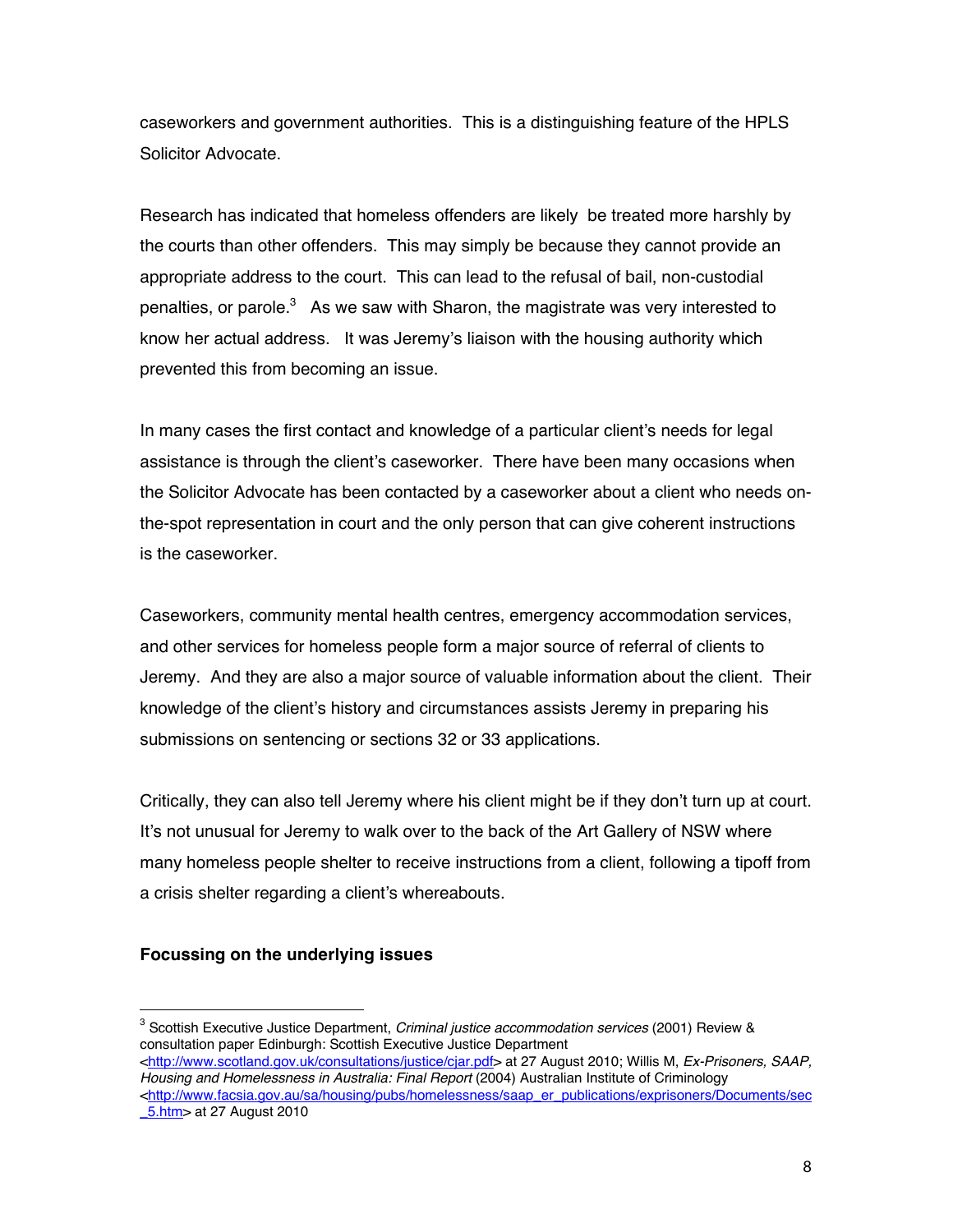Another important point to draw from Sharon's case is Jeremy's focus on maintaining Sharon's tenancy. As a solicitor with expertise in working with homeless people, Jeremy will look beyond solving his client's immediate legal issue. He knows that the circumstances surrounding the commission and charging of offences by homeless people and people at risk of homelessness are likely to be the result of – or to result in – homelessness.

Certainly there is a correlation between homeless and recidivism. <sup>4</sup> Studies have shown that some people may become homeless due to criminal behaviour leading to incarceration and difficulties in maintaining a tenancy. Other people may be homeless for a range of different reasons and then find themselves being drawn into offending behaviour as a result of their homeless situation.

Think about the most basic things you do every day at home without even thinking about it: go to the toilet, use a knife, drink alcohol, swearing. If you are homeless, not only are you more visible to police, these simple actions could be illegal: urinating in public – offensive behaviour; having a knife – dangerous weapon; swearing in public – offensive language.

It follows that whatever action Jeremy takes as a lawyer, he must always have one eye on how the client's homelessness has contributed to the charges and also on how the criminal proceedings will entrench the situation.

#### **Accessibility & consistency**

Another distinguishing feature of the type of work Jeremy does as a Solicitor Advocate for homeless people is to be available to his clients. We saw this with Sandra, who would ring Jeremy up whenever she had been charged with a new offence. Building up a relationship of trust is vital to successful representation.

<sup>4</sup> Baldry, E., McDonnell, D., Maplestone, P. & Peeters, M. (2003). *Ex-prisoners and Accommodation: what bearing do different forms of housing have on social integration?,* Australian Housing and Urban Research Institute (AHURI), Canberra

<sup>&</sup>lt;www.ahuri.edu.au/publications/download/70068\_fr>at 27 August 2010.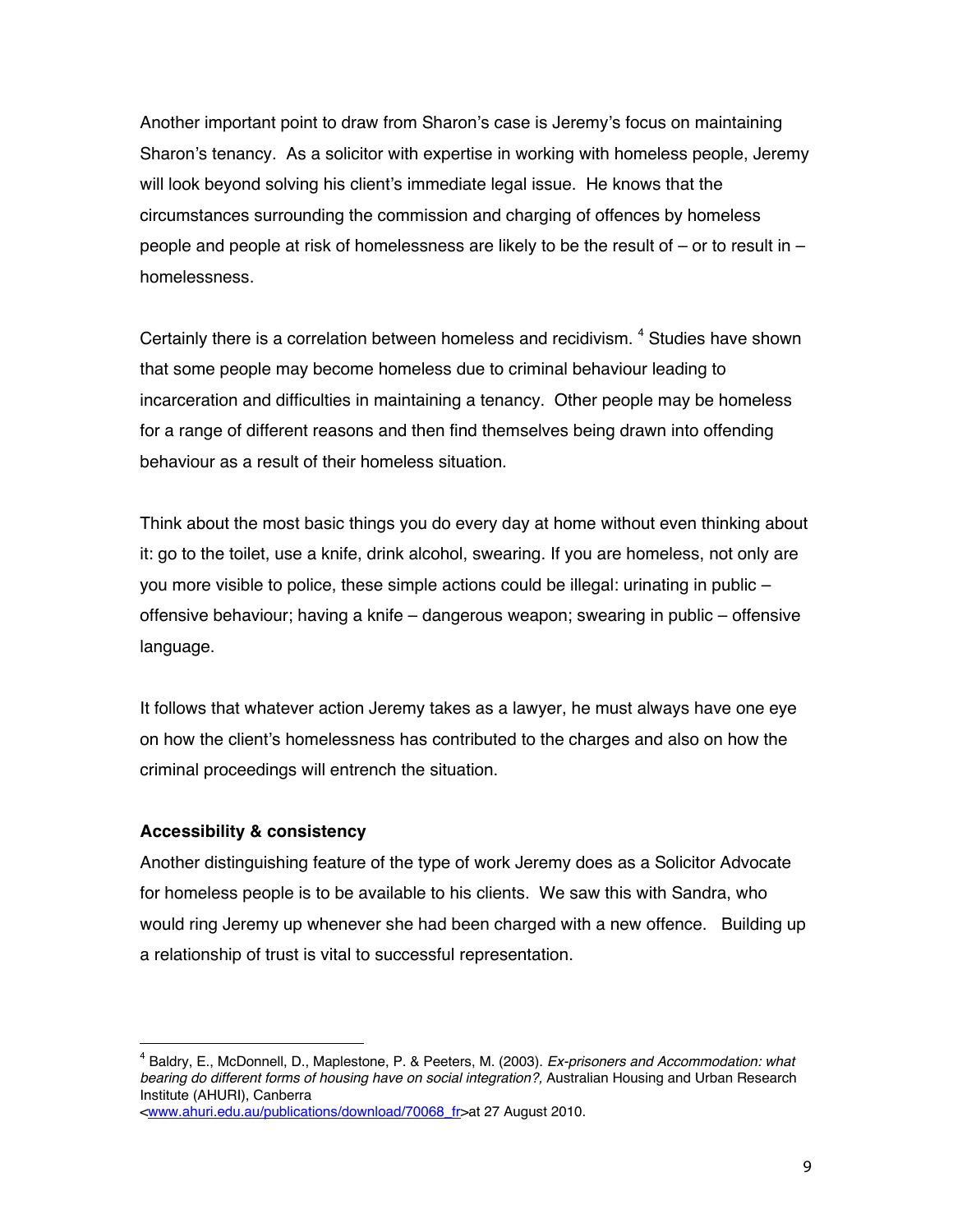Jeremy has many clients who are extremely anxious about their cases and need to be re-assured about how matters are proceeding. Often their need to be in constant contact with Jeremy is a manifestation of a mental health issue or cognitive impairment. The client may be suffering from paranoia or may not remember they have already spoken to Jeremy. Rather than viewing this kind of interaction with his clients as taking him away from his core work, for Jeremy this is *part* of his core work.

From the point of view of Jeremy's clients, this means they have the one lawyer all the way through, to advise them on their legal issues, to meet them at court, be with them and represent them in the courtroom, to keep track of their matter and answer their questions.

Jeremy's ability to have carriage of his clients' cases from start to finish is critical to its success.

#### **Conclusion**

The Solicitor Advocate role was established to overcome some of the barriers homeless people face accessing legal services, including: a lack of knowledge of how to navigate the legal system; the need for longer appointment times to obtain instructions; and the capacity to address multiple and complex inter-related legal and non-legal issues, such as mental health or addiction issues.

The model we have established for the delivery of legal advice and representation for homeless people charged with a criminal offence is an excellent means of offering the kind of legal service the clients of HPLS need. It works for clients because they get a focussed and targeted legal service.

For people who are homeless or at risk of homelessness, a quick and efficient fix of their legal problem is not enough. In fact a quick and efficient fix is an unlikely outcome given the complexity of the clients' lives.

This is a model that can and should be adopted by others as it enables the client to be better integrated into the legal process rather than being just an isolated object of the